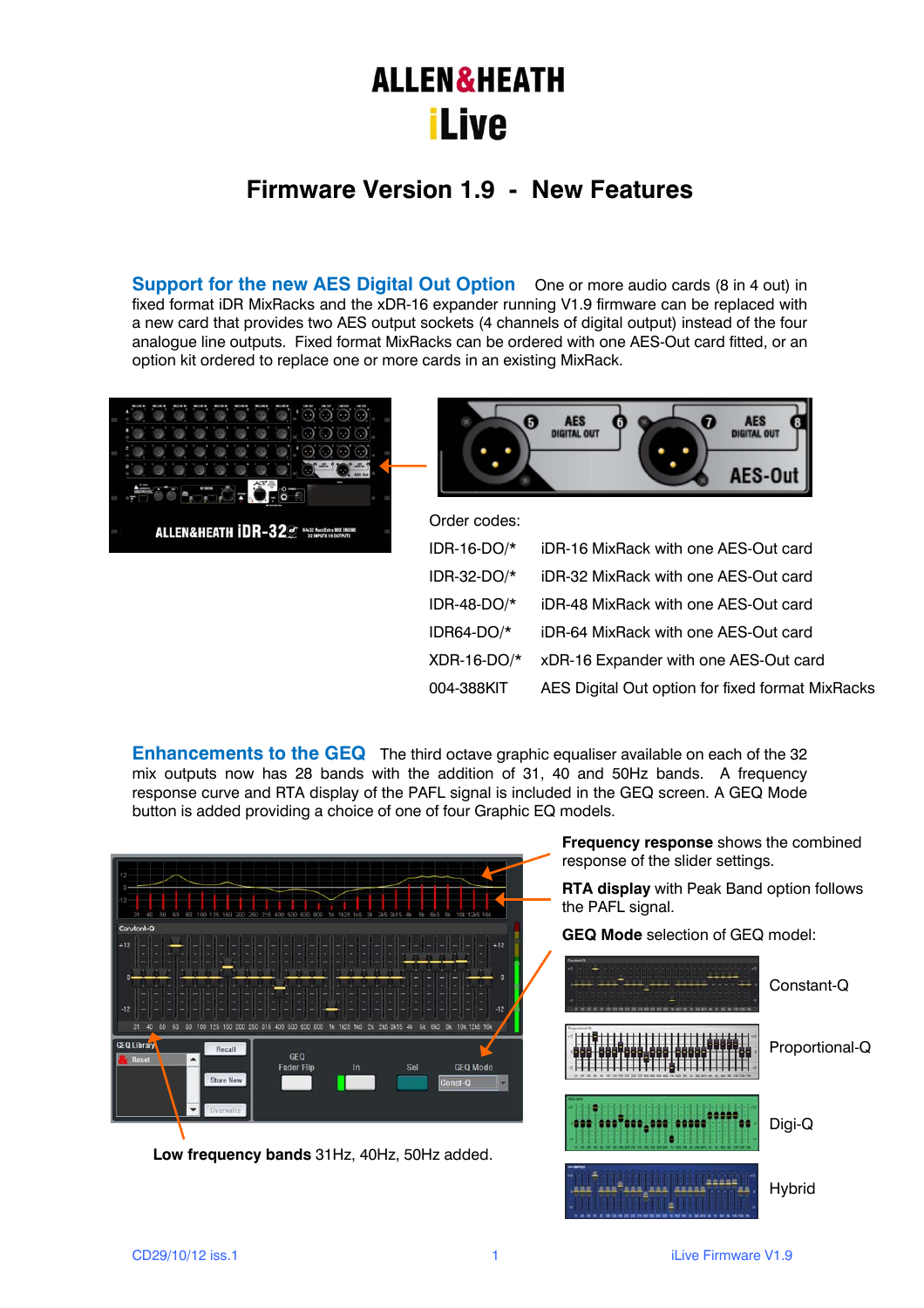**Dynamic EQ** The new DynEQ4 added to the FX Rack is an advanced processing tool providing four bands of equalisation that respond to the dynamics of the signal. It is a model of the industry standard stereo 4-band dynamic equaliser with accurate emulation of an analogue circuit implementation and a host of additional features based on user feedback.

The Dynamic EQ can be loaded into one or more of the 8FX slots and then inserted into any of the input or mix channels.



**Multiband Compressor** The FX Rack now adds two multiband compressor types, MultiBD3 (3-band) and MultiBD4 (4-band), providing independent compression control over different frequency bands.

The Multiband Compressor can be loaded into one or more of the 8FX slots and then inserted into any of the input or mix channels.



| Slope 24         | LF PFL                          | 56.6 Hz<br>467 Hz<br>LM PFL                       | HM PFL                                 | 8.02 kHz<br>HF PFL                                    | compressor                              |
|------------------|---------------------------------|---------------------------------------------------|----------------------------------------|-------------------------------------------------------|-----------------------------------------|
| <b>Auto Opto</b> |                                 | <b>CONTRACTOR</b>                                 |                                        |                                                       | Link<br>Rel                             |
| <b>Hard Knee</b> |                                 |                                                   | <b>Minima</b>                          |                                                       | <b>Master</b><br>L <sub>R</sub><br>trim |
| LF               |                                 |                                                   |                                        |                                                       | $-1.5$ dB                               |
| A Huck           | Gain<br>LF                      | Gain<br>LM                                        | Gain<br><b>HM</b>                      | Gain<br>HF                                            | <b>MBComp 4</b>                         |
| Release          | 6.0 dB<br>In<br><b>Thres</b>    | 12.0dB<br>In<br><b>Thres</b>                      | 11.0dB<br>In.<br><b>Thres</b><br>Ratio | 1.0dB<br>$\ln$<br><b>Thres</b>                        | Direct Out - 41                         |
|                  | Ratio<br>$\bf{0}$<br>20:1<br>dB | Ratio<br>$-33$<br>1.5:1<br>$\mathbf{d}\mathbf{B}$ | $-34$<br>.35:1<br>d <b>B</b>           | Ratio<br>$\bf{0}$<br>1:1<br>$\mathbf{d}$ <sub>B</sub> | <b>Bypass</b>                           |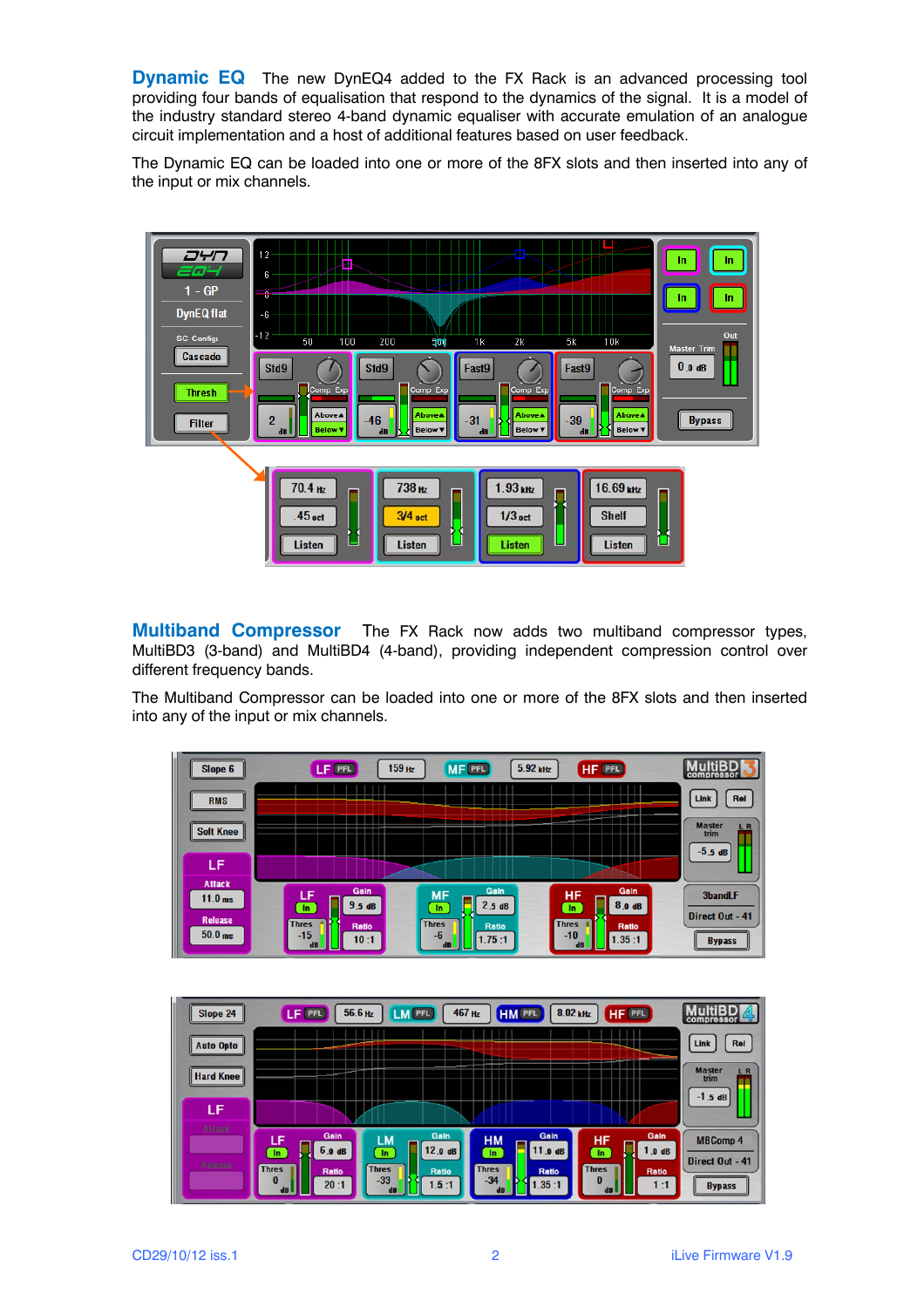

**Stereo Channel Image** Input channels configured as stereo now include source Mode and Width control.

> $L/R =$  Normal stereo input  $R / L =$  Reversed stereo input L -Pol  $/R =$  Stereo with inverted Left polarity  $R$  -Pol/  $L =$  Reversed stereo with inverted Right  $Mono =$  Left and Right summed into mono  $L / L = L$ eft as mono source to both sides  $R/R =$  Right as mono source to both sides  $M / S = Mid =$  Middle/Side decode to stereo

Width control adjusts from 0% (mono) to 100% (stereo).

| Inputs 1-32   | <b>Inputs 33-64</b> | <b>Setup</b>  |               |
|---------------|---------------------|---------------|---------------|
|               | 2                   | a             |               |
| $0.00$ ms     | $2.14$ ms           | $0.00$ ms     | $0.00$ ms     |
| <b>Bypass</b> | <b>Bypass</b>       | <b>Bypass</b> | <b>Bypass</b> |
| g<br>g        | 10<br>10            | 11<br>11      | 12<br>12      |
| $0.00$ ms     | $0.00$ ms           | $0.00$ ms     | $0.00$ ms     |
| <b>Bypass</b> | <b>Bypass</b>       | <b>Bypass</b> | <b>Bypass</b> |

**Delay Bypass switching** All Input and Mix channels include a Bypass to switch the delay in or out, ideal for instantly comparing the effect of the delay.

PL-Anet Setup Custom Meters Setup SoftKey Setup Strip Setup PreAmp Control Ganging Input and Mix Delays Talkback Source Setup Surface Preferences Surface Routing Screen Surface FX/Insert Patchbay **Extra User Permissions** The permissions shown here are added to the existing list in User Profiles. These can be enabled or locked out for each User.





**Partial Fader Bank Linking** The Surface Setup / Preferences page now includes an option to link Surface Fader Banks in any combination when using the Layer keys. For example, link Bank 1 and 2 for input layers.

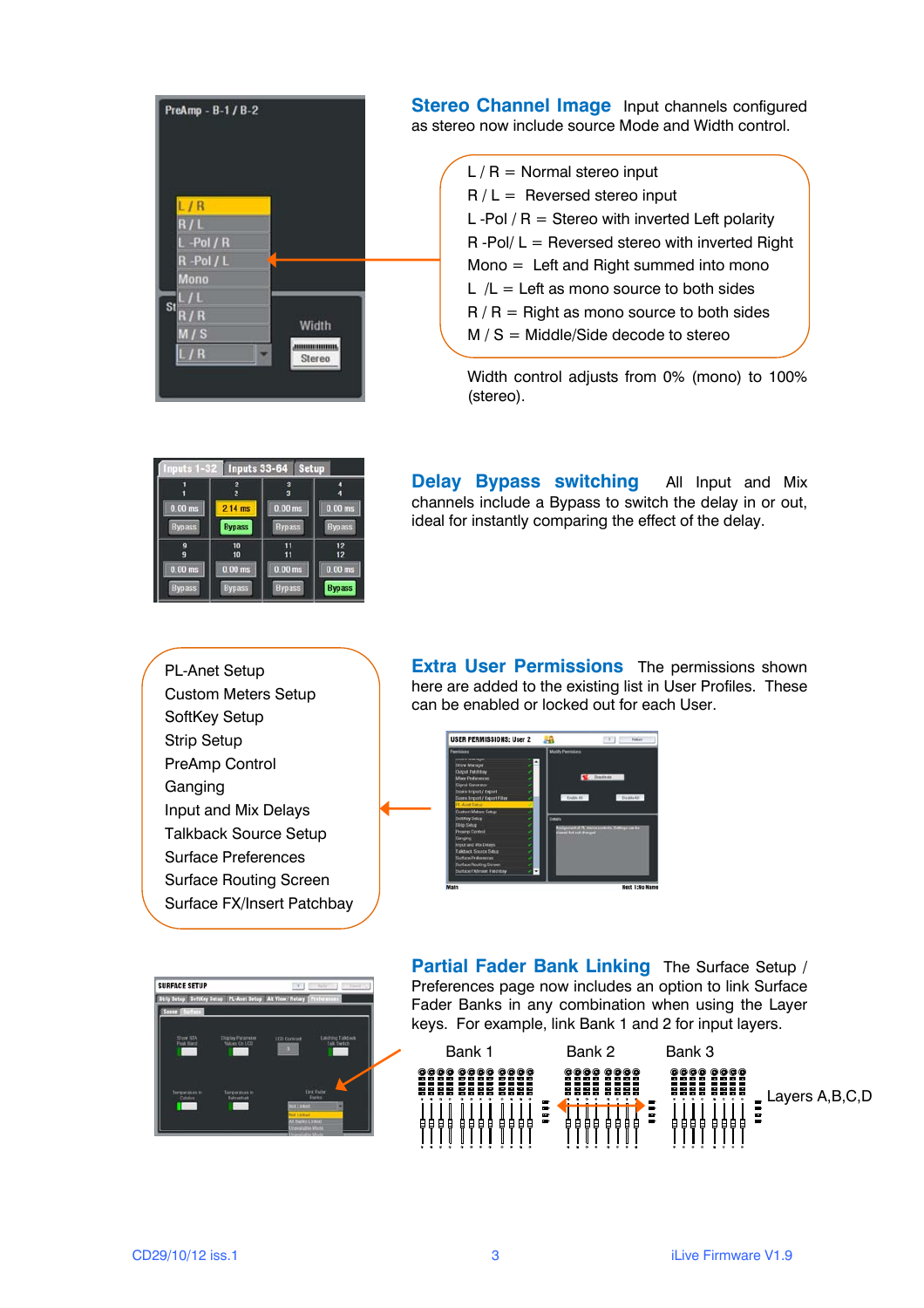

**SoftKey PAFL/SEL/MIX/Scene combo added** SoftKeys and PL device keys can be assigned to this new combination which can recall a selected Scene together with the PAFL key combination. For example, in monitor mixing to optimise strip layouts when selecting different mixes.

**MIXER PREFERENCES iLive** 

**MixRack Boot Scene option** For fixed installations where it is required that parameters are reset to a known starting point when the system is powered up or restarted. Affects MixRack parameters only, not the Surface. Any Scene with all or partial parameters may be selected. The screen makes it clear when this option is enabled.





**More MIDI control** Adds control of **send levels** for **Aux** and **FX** mixes, for example to control individual monitor mixes via MIDI.

Surface **MIX keys** can now be controlled via MIDI for remote selection of the mixes.

| Post PreAmp/Trim        |
|-------------------------|
| <b>Post PreAmp/Trim</b> |
| Post Gate/PEQ           |
| Post Compressor         |
| Post Limiter/De-Ess     |
| Post Delay              |
|                         |



**Input Meters page source option** Metering of inputs shown in these screens can be chosen from any point within the channel signal path using a drop-down menu at the top of the screen.

**Input Meters page Gain Reduction display** Now also shows dynamics in/out status. Activity while switched out is shown in grey, activity while switched in is shown in red.



**Inputs 1-64 meters page added** Displays the meters for all 64 input channels.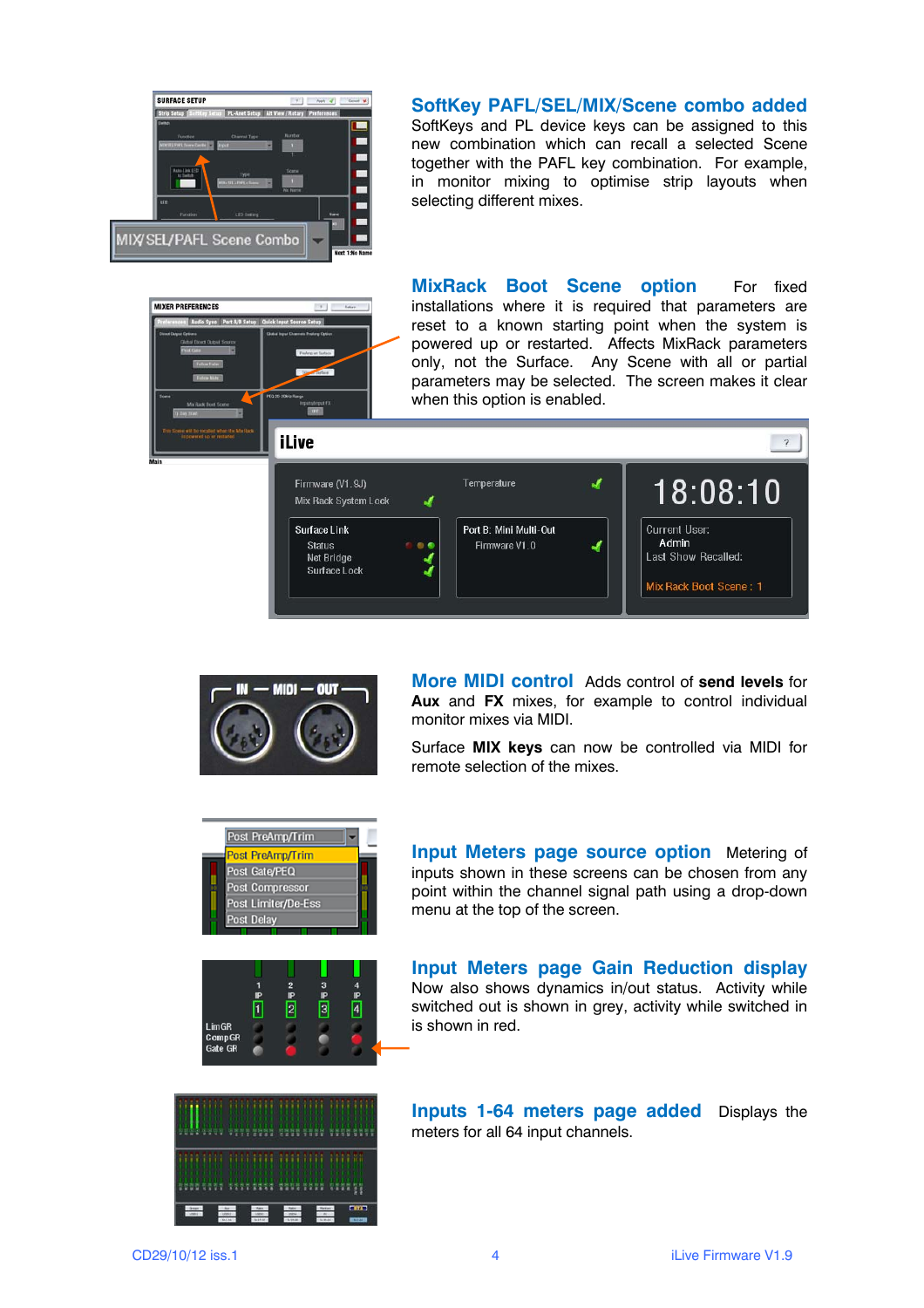

**More Audio Sync options** iLive audio can now be sync'd from Port B of a Slave in a Dual-Rack system or from Port B of an xDR-16 expander.

**xDR-16 Port B control options** Settings for the option card fitted to Port B in the expander can now be accessed. For example, the MADI Aux BNC option or ACE Redundant Link mode.

#### **Ace Port B Redundant Link** Improvements:

For ACE fitted to Port B there are now 3 settings:

**Redundancy On** - All inputs from Link 1. For two cable redundant backup connection (FOH/Monitor or Dual-Rack systems).

**Redundancy Off: In1-64 from Link1** – For 64 channel system linking (FOH/Monitor or Dual-Rack) or adding one xDR-16 expander with 48 inputs from its Port B. The second socket is available to daisy chain 64 outputs to another MixRack.

**Redundancy Off: In1-32 Lnk1, 33-64 Lnk2** – For connecting two xDR-16 expanders with 32 inputs available from each Port B.



**AviomTM now available at Surface MMO** The MMO (Mini Multi Out) option is the only Port B option supported at the modular Surface. The AviomTM output socket can now be assigned (they duplicate the assignments to the MMO ADAT outputs.

**Scene Names now held in the MixRack** Scene names previously stored in the Surface are now stored in the MixRack so are visible in Editor when connected in MixRack only mode.

**Coherent Mix buses** Mix buses of the same type are now time coherent to avoid comb filter effects when combined, for example when mixing Groups together.



**Firmware red cross errors** The green tick / red cross status next to the Firmware version number on the Home screen has been removed to avoid user confusion. Errors are displayed using the yellow triangle only.